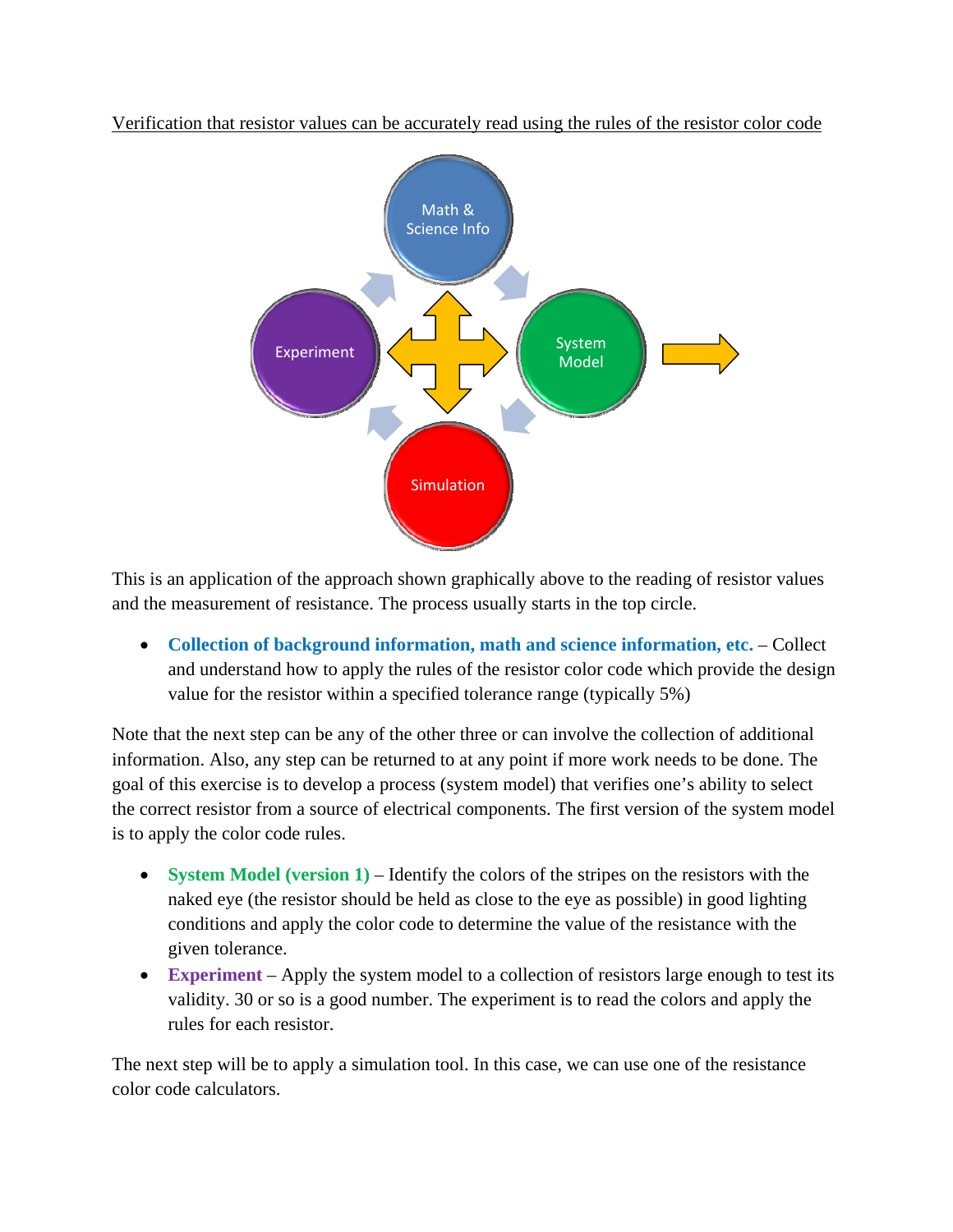• **Simulation** – Apply the simple Resistor Color Code Calculator from Hobby-Hour.com at [http://www.hobby-hour.com/electronics/resistor\\_color\\_code.php](http://www.hobby-hour.com/electronics/resistor_color_code.php) to verify that one is applying the color code rules correctly.

The color code rules are very simple, so the simulation step should always confirm that the values associated with the given set of colors are indeed correct. At this point, there is still no confirmation that the values determined are correct, only that the procedure for determining the values from the colors has been applied correctly. Verification requires an experiment.

- **Collection of background information, math and science information, etc.** Obtain a digital multimeter (DMM) and instructions on how to use it to measure resistance.
- **Experiment** Use the Ohmmeter function of the DMM to measure each resistance and confirm that the value read is correct.

From this experiment it is learned that the values are being read correctly for the larger resistors but not for the smaller resistors. More information is needed.

• **Collection of background information, math and science information, etc**. – Collect more information on resistance and on resistance measurement methodology to identify possible sources of error. There are many ways to make resistance measurements more accurate, but the simplest step to add is based on the finite resistance of the wires used to connect to the resistor. The usual method for addressing this issue is to short the wires together and let the DMM provide the wire resistance.

The small resistance of the wires is seen to be insignificant when measuring large values of resistance, but can produce large % errors for small resistances. Thus, the experiment used to verify the application of the color code rules needs an additional step.

• **Experiment** – Use the Ohmmeter function of the DMM to measure each resistance and confirm that the value read is correct. First, measure the resistance of the wires by shorting them together and record the reading from the DMM. Obtain the measurement of the resistance for each resistor, subtract the wire resistance and then record the value. Compare the value obtained to the value read.

At this point, the measured values have sufficient accuracy to validate the system model. However, it is observed that there is at least one value obtained that does not fall within the specified tolerance range and the value falls in the range where the measurement error from the wire resistance is not significant. Thus, we conclude that identifying the colors of the stripes is not necessarily reliable. The system model should probably be modified. Two versions come to mind.